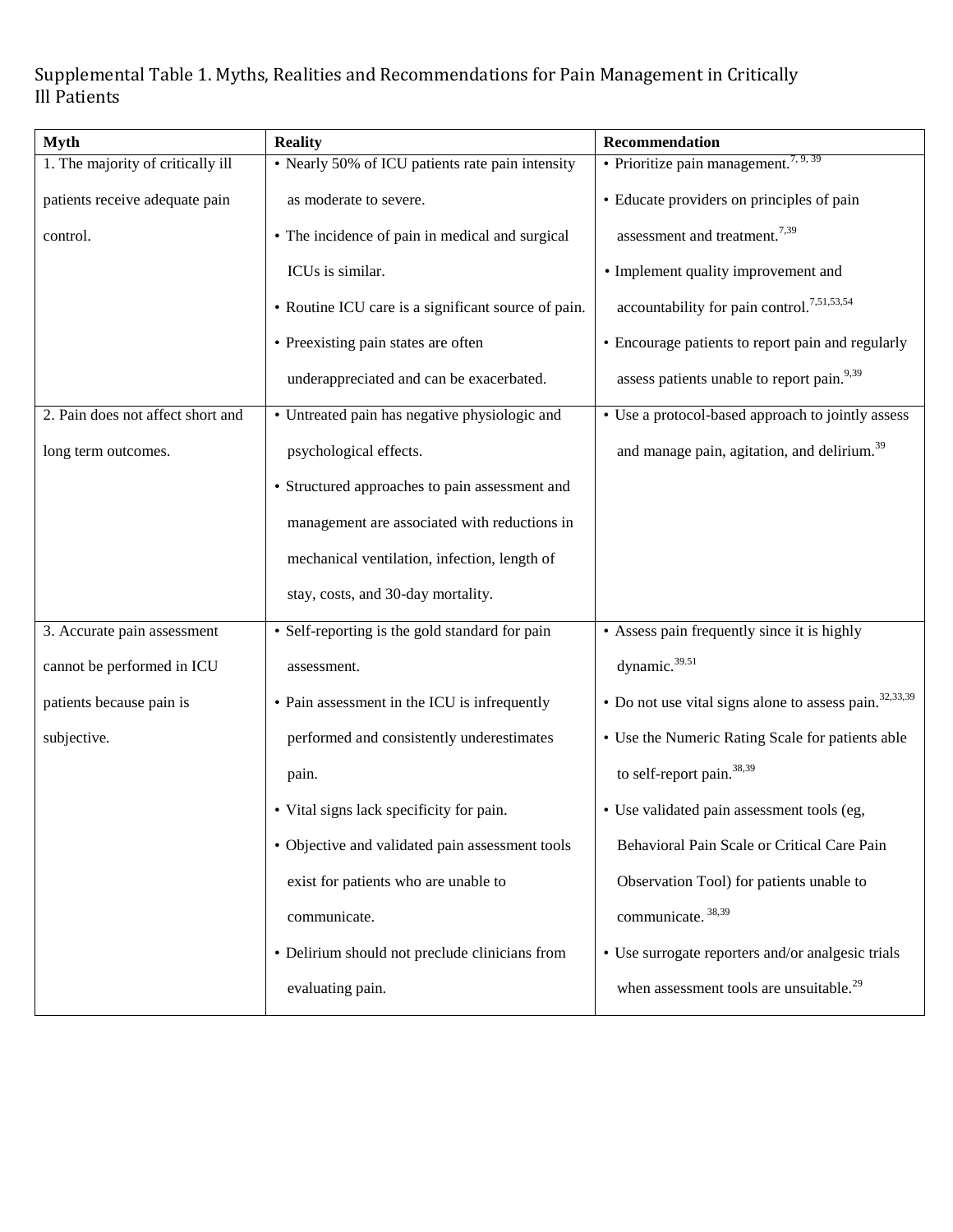| 4. Pain control in the ICU is     | • ICU physicians have been reported to under-       | • Use a multidisciplinary team for pain               |
|-----------------------------------|-----------------------------------------------------|-------------------------------------------------------|
| primarily the nurse's             | evaluate pain compared with ICU nurses.             | management. <sup>7</sup>                              |
| responsibility.                   | • Increasing nursing demands challenge pain         | • Evaluate the quality and safety of current pain     |
|                                   | assessment and management.                          | management practices. <sup>7,53,54</sup>              |
|                                   | • Optimal pain management is best accomplished      | • Use evidence-based approaches including             |
|                                   | through the work of a multidisciplinary team.       | guidelines, protocols, checklists, and daily pain     |
|                                   |                                                     | goals. <sup>7,51</sup>                                |
|                                   |                                                     | • Establish ongoing methods for process               |
|                                   |                                                     | improvement. <sup>7,53,54</sup>                       |
|                                   |                                                     | • Use an acute pain service to improve pain           |
|                                   |                                                     | outcomes and reduce the burden for ICU                |
|                                   |                                                     | clinicians. <sup>7,52</sup>                           |
| 5. Opioids are all that is needed | · Pain in ICU patients differs in origin, severity, | • Consider a multimodal approach to pain              |
| for effective pain control in the | and quality; therefore, individualized treatment    | management for all ICU patients and use such          |
| ICU.                              | is needed.                                          | an approach when not contraindicated. <sup>9,60</sup> |
|                                   | • Nonopioid analgesics or regional anesthetic       | • Perform a risk-benefit evaluation when              |
|                                   | techniques may be particularly beneficial for       | considering the use of nonopioid analgesics or        |
|                                   | the opioid-tolerant patient or the patient with     | regional anesthetic techniques since toxicities,      |
|                                   | neuropathic pain.                                   | drug interactions, and contraindications may          |
|                                   | · Multimodal analgesia can decrease opioid          | exist in the critically ill patient. <sup>9</sup>     |
|                                   | consumption, improve pain control, and reduce       | • Consider non-pharmacological interventions to       |
|                                   | opioid-induced side effects.                        | supplement analgesic medications. <sup>9,39,52</sup>  |
|                                   | • Multimodal analgesia is underused in the ICU      |                                                       |
|                                   | setting.                                            |                                                       |
|                                   | • Potential toxicities and drug interactions must   |                                                       |
|                                   | be considered, and an individualized risk-          |                                                       |
|                                   | benefit evaluation should be performed.             |                                                       |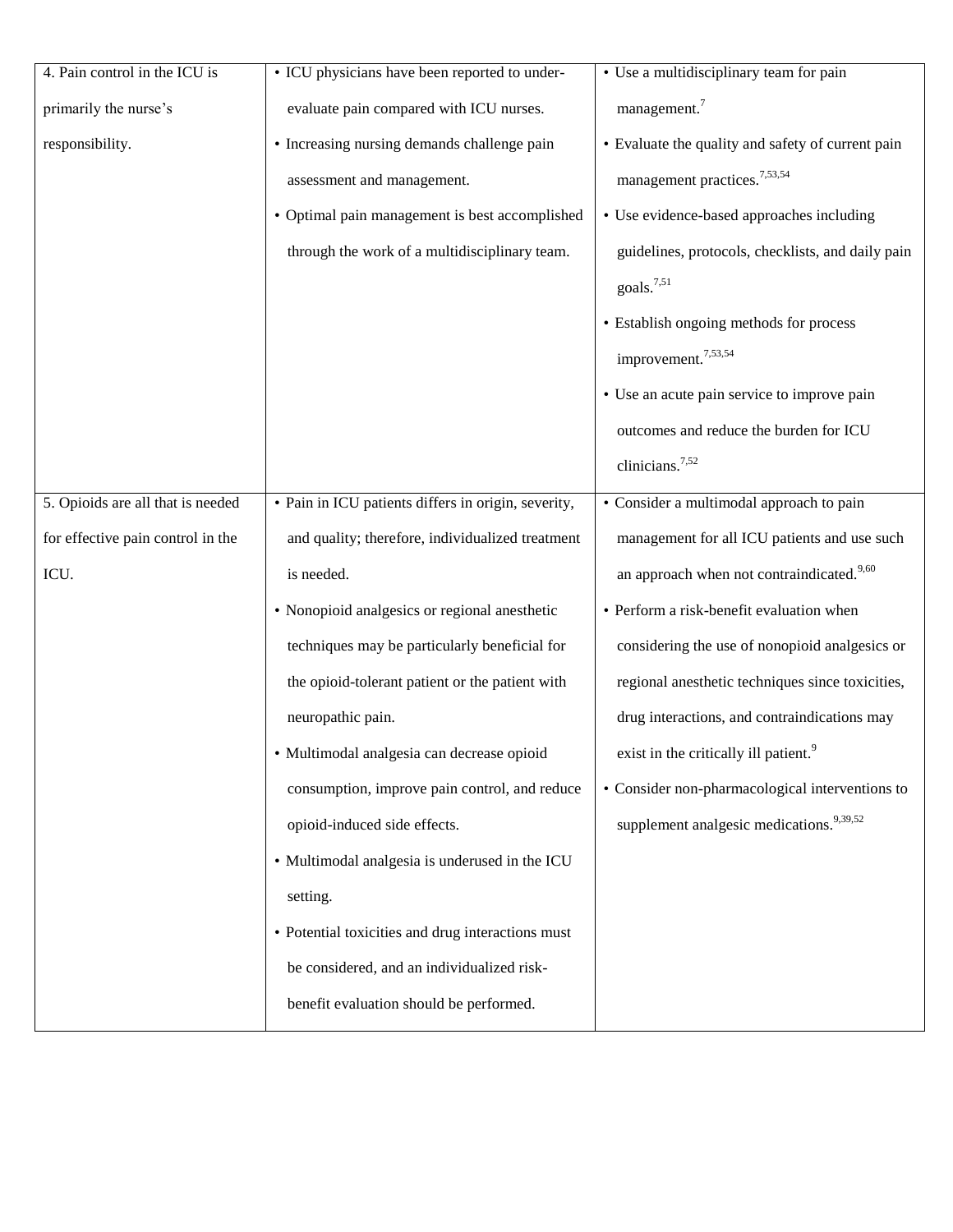| 6. There is a maximum dose of  | • There is no maximum or ceiling dose for          | • Identify patients with opioid dependence and             |
|--------------------------------|----------------------------------------------------|------------------------------------------------------------|
| opioids that should be used to | opioids.                                           | continue preadmission opioid regimen or                    |
| treat acute pain.              | • The appropriate dose is the amount that controls | equivalent. <sup>9,77,81</sup>                             |
|                                | pain with the fewest side effects.                 | • Consider opioid-induced hyperalgesia in                  |
|                                | • Opioid-dependent patients may have lower         | addition to opioid tolerance when opioid dose              |
|                                | tolerance for painful stimuli, achieve less        | escalation fails. <sup>58,59,80</sup>                      |
|                                | robust responses to opioids, or have               | • Implement multimodal management when                     |
|                                | substantially increased analgesic needs.           | possible; N-methyl-d-aspartate receptor                    |
|                                | • Abrupt cessation of chronically used analgesics  | antagonists may be especially beneficial. <sup>81-83</sup> |
|                                | can increase pain or precipitate withdrawal.       |                                                            |
|                                | • Opioid dose should not be limited because of a   |                                                            |
|                                | concern for addiction.                             |                                                            |
| 7. Sedation is the same as     | • Oversedation is common in ICU patients           | • Optimize analgesia prior to administration of            |
| analgesia.                     | despite use of protocols and daily interruption.   | hypnotics. $39,87$                                         |
|                                | • Strategies that manage pain first before         | · Select opioids based on patients' unique pain            |
|                                | providing sedation (analgosedation) result in      | management needs, safety, and cost-                        |
|                                | decreased sedative use and improved analgesia      | effectiveness; short-acting opioids may offer an           |
|                                | as well as decreased duration of mechanical        | advantage. <sup>9,90</sup>                                 |
|                                | ventilation and ICU length of stay.                | • Consider limitations and potential                       |
|                                |                                                    | disadvantages of analgosedation (eg.                       |
|                                |                                                    | hyperalgesia). 87,94,95                                    |
| 8. Procedural pain can be      | • Pain associated with procedures is widely        | • Assess pain prior to, during, and after a                |
| effectively managed after the  | underappreciated and undertreated.                 | procedure. <sup>51,97</sup>                                |
| intervention.                  | • Patients receiving opioid infusions may still    | • Pay attention to the timing and dose of the              |
|                                | require additional preprocedural analgesia.        | preprocedural analgesics. <sup>97</sup>                    |
|                                | • Risk factors for procedural pain include the     | • Consider the use of nonopioid analgesics,                |
|                                | following:                                         | which may effectively reduce procedural                    |
|                                | Procedure type (chest tube removal,                | pain.97                                                    |
|                                | wound drain removal, and arterial line             | • Consider nonpharmacological approaches as                |
|                                | insertion are the most painful).                   | adjuncts. <sup>51,97</sup>                                 |
|                                | Preprocedural pain intensity and distress          |                                                            |
|                                |                                                    |                                                            |